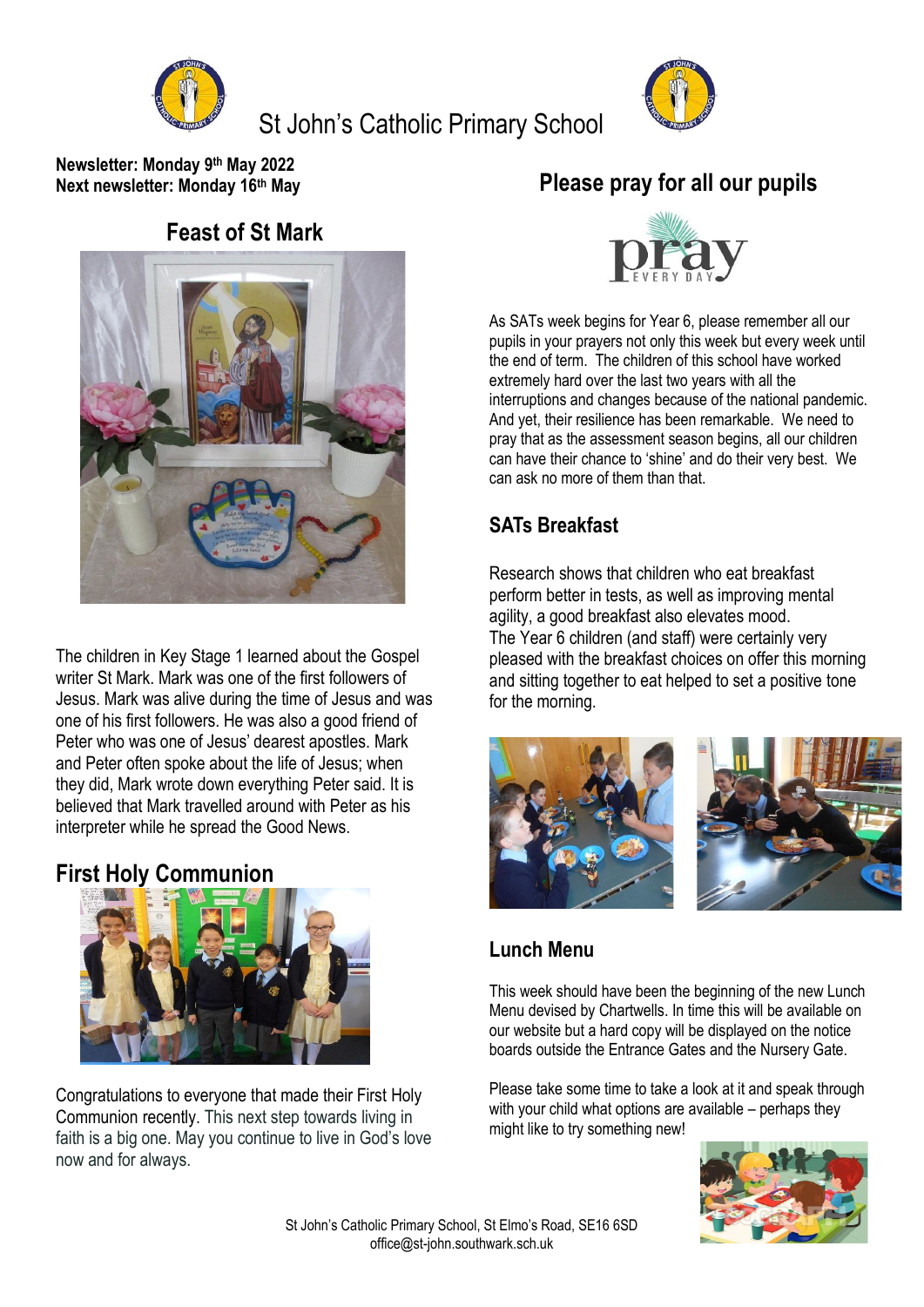

St John's Catholic Primary School





## **Nursery Walk**

Last week, the Nursery Children and their parents enjoyed a spring walk in the local woodlands. On their walk, the children explored the sounds of birds and identified some using pictures. They also joined in a simple team game of passing the ball.



The walk ended with a picnic of crackers and fruits in the park. What a perfect way to enjoy the park area that is just at the back of this school. How lucky we are to be surrounded by the sights and sounds of nature even if we are in the middle of the 'Big City'.

## **Drinking Water**



Please provide your child with a named water bottle for school. We encourage them to drink frequently throughout the day! This will go home at the end of each day and should be returned with fresh water each day. This is especially important as the weather continues to get warmer.

### **Paper Garden**

Year 4 had a very fun morning in the sun exploring the new Paper Garden last Friday. They took part in designing a park, watering plants and transferred woodchip across the garden to improve the natural habitats for the plants and other living creatures. When describing their morning, the children said that they felt 'energised and inspired'.



*'I loved designing a park especially because we were allowed to use natural resources such as stones, twigs and woodchip'* Kitty-Rae



### **Office update**

We are pleased to welcome a new member of the office staff team. Portia will be in the office every morning so please say hello next time you pop in.